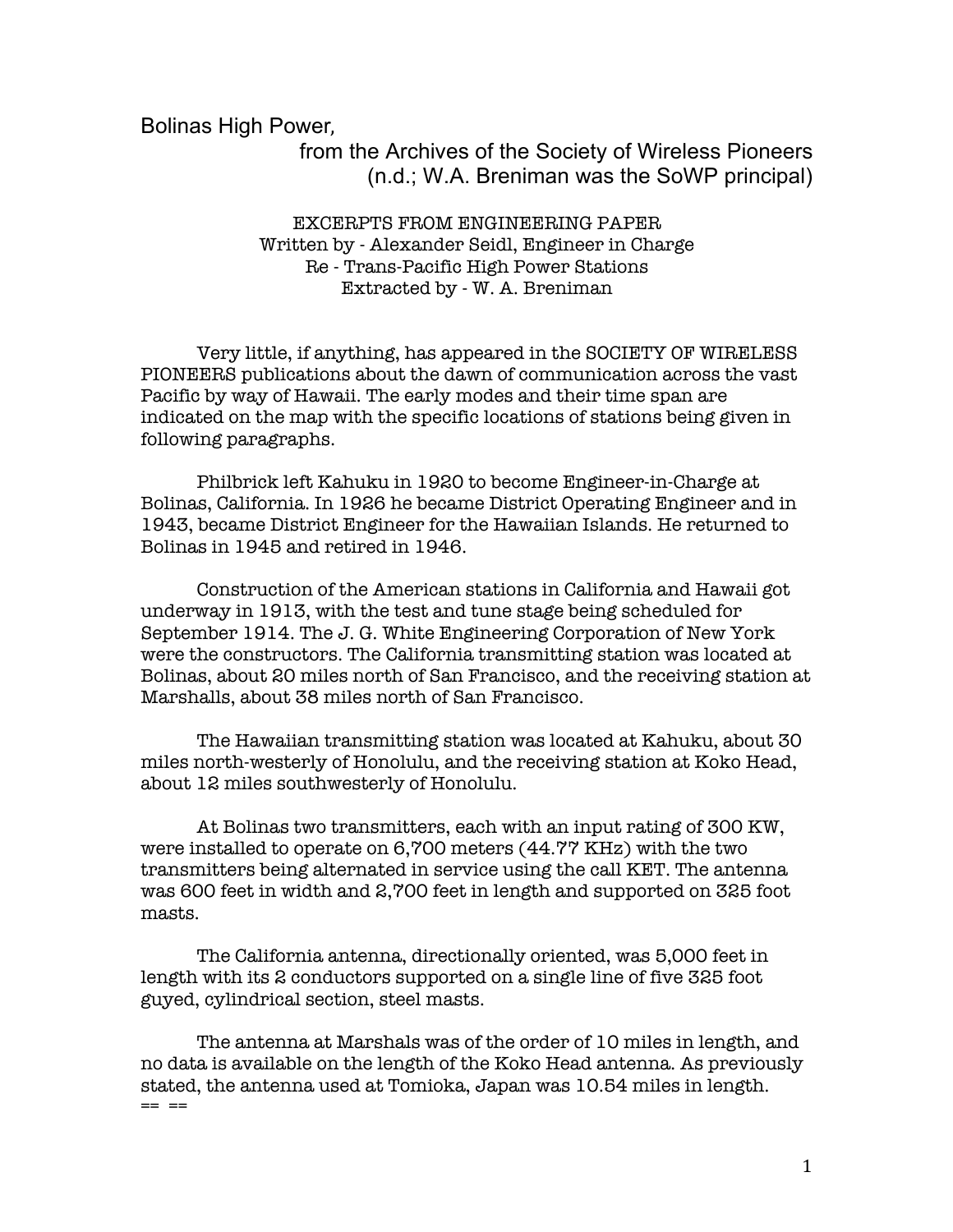## Archivist's Note:

California Historical Radio Society Deputy Archivist Bob Rydzewski found this document in the archives, as a one-page typed "carbon" (paper).

The Bolinas, California transmitter was known as the Rock Crusher. Marconi engineer A.A. Isbell had charge of its construction. Isbell, in 1908, had effected the first wireless telegraphy contact from Hawaii to California (with Larry Malarin at KPH). About 1923 two Alexanderson alternators, with some indications that they operated as KET and KEI, superseded the Marconi spark system. They operated at 22.9 KHz, an even longer wavelength than the spark system, about twice as long, *i.e.*, 13 kilometers. All operated from building BL1 (still standing; also see below) at the Bolinas Marconi, then RCA, radio station. The National Park Service now operates the site as a historical technology park. Volunteers including Chief Radio Operator Richard Dillman work the facility and operate a more modern station, still "vintage" by any measure.

The Marconi company sited the receiving station at Marshall, California, some miles north of Bolinas.



Photo from the Point Reyes National Seashore Museum, US NPS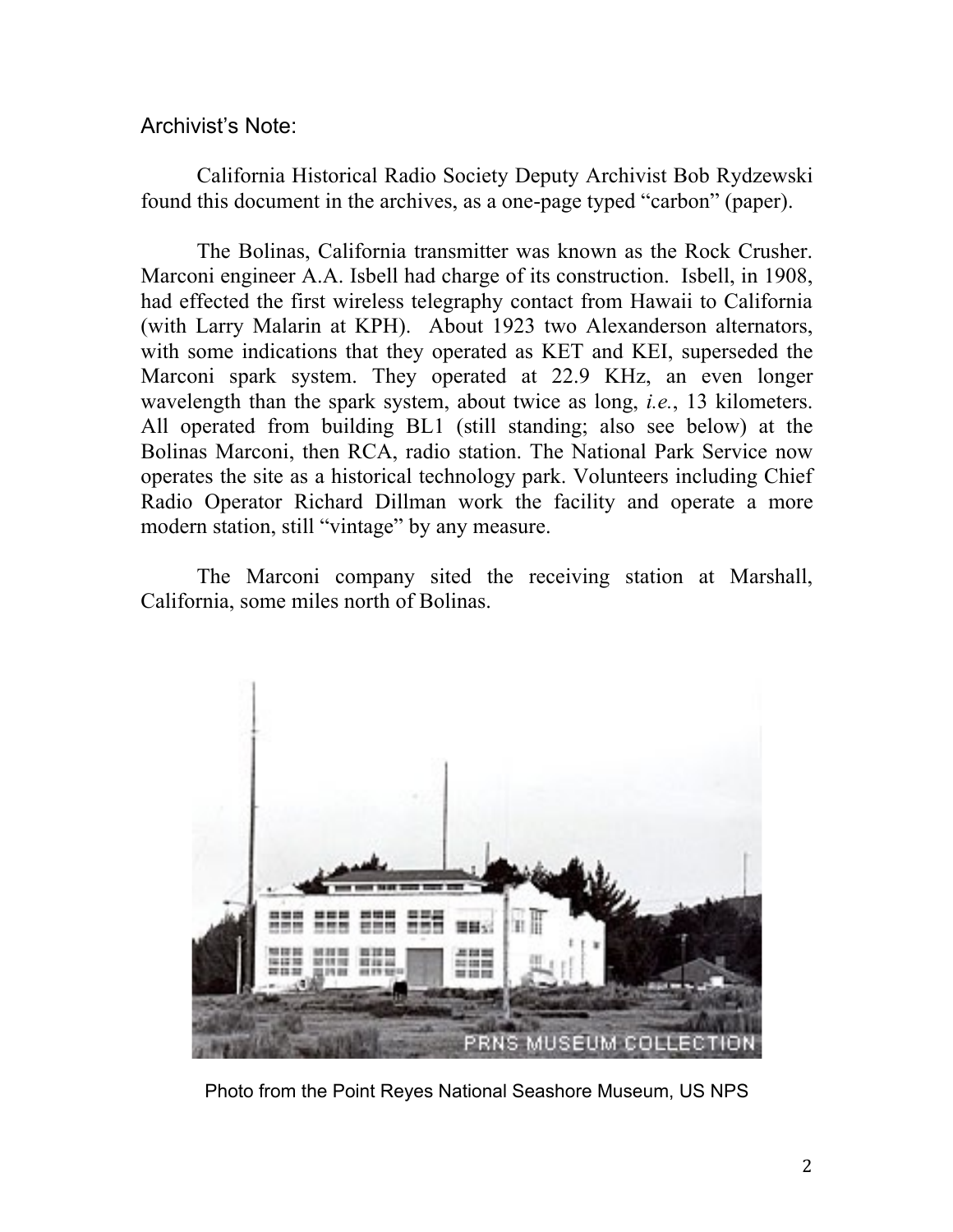A comparable Marconi rotary spark system operated from Poldhu, in Cornwall, UK in August 1914 (below). Marconi had sent his famous "S" (three clicks) across the Atlantic from Poldhu in 1901. This historic photograph shows the large rotary spark gap in operation, at around 300 kilowatts, at station ZZ at Poldhu. Note the brick-encased spark-gap room. The arc light from the sparks could blind a careless operator. The sound was deafening. But the traffic got through — in this case, a British Admiralty signal to all British vessels that war with Germany had broken out.



From: http://www.marconiheritage.org/fww.html